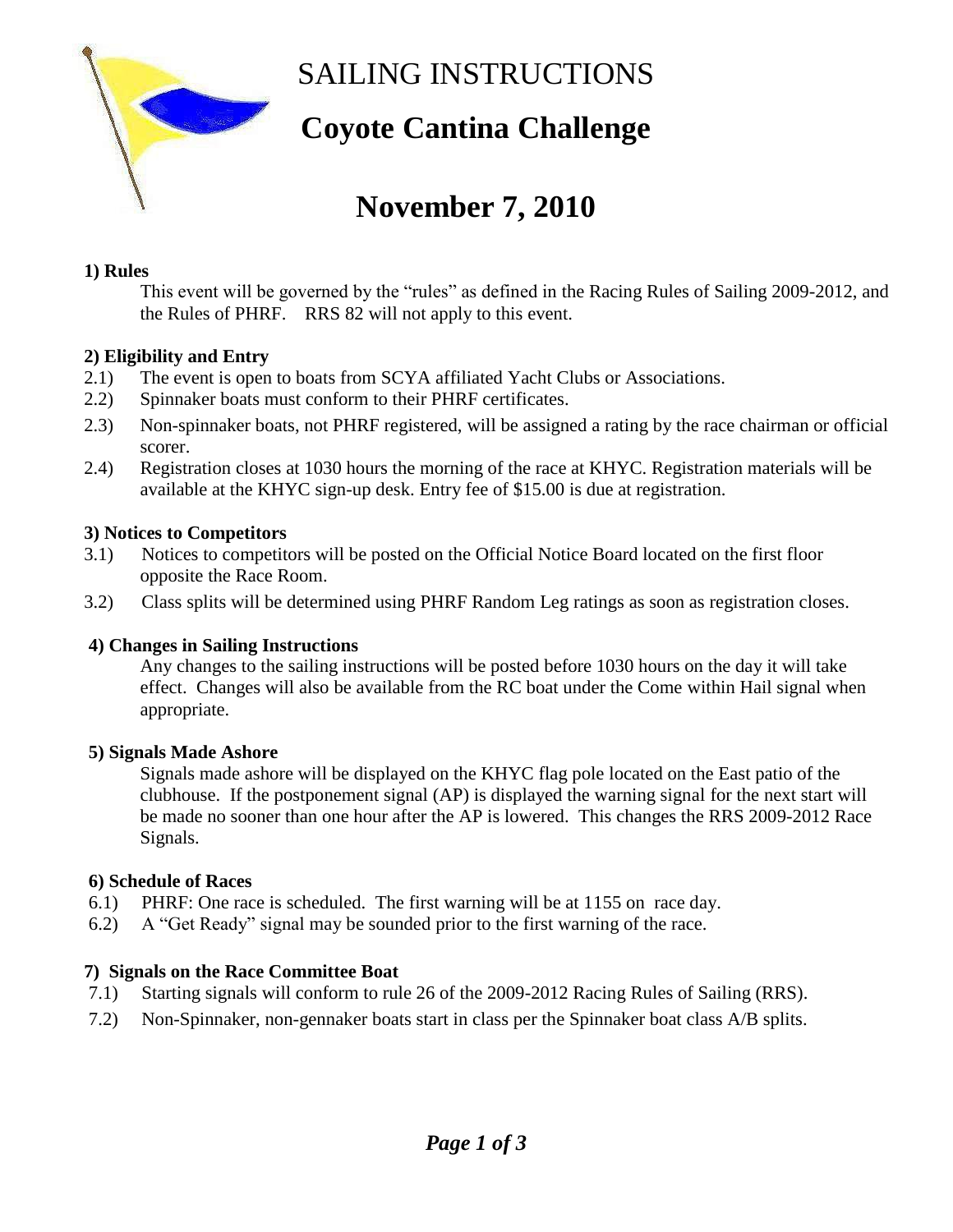

SAILING INSTRUCTIONS

# **Coyote Cantina Challenge**

| 7.3) Classes will start in the following order: | Class      | <b>Flag</b> |
|-------------------------------------------------|------------|-------------|
|                                                 | A---->     | Ð           |
|                                                 | $B$ ---->  | E.          |
| Non-Spinnaker---->                              |            | G           |
|                                                 | $Cal20---$ |             |
|                                                 |            |             |

#### **8) The Race Course**

The course number will be displayed from Committee Boat for each class during their starting cycle.**.** See Appendix "A" for the courses.

#### **9) Marks**

 Marks are spar buoys or inflatable replacements in the approximate positions defined on 2010 KHYC Race Mark Guide.

#### **10) The Start**

- 10.1) The race will be started using Rule 26 with individual classes starting using a five-minute sequence.
- 10.2) The starting line will be between "S" mark and an orange flag on the R.C. Boat. See the 2010 Race Course Guide for location. Sail by the R. C Boat prior to the first warning to be recognized as a starter. First warning will be at 1155.
- 10.3) **Boats whose preparatory signal has not been made shall keep clear of the starting area and all boats whose preparatory signal has been made.**
- 10.4) Boats who are OCS (*Individual Recalls*) who fail to return and start will penalized by adding one minute to their elapsed time.
- 10.5 Under a *General Recall* the class recalled will be cycled to the end of the sequence, starting 5 minutes after the last scheduled class.

#### **11) Safety (Category and Crew)**

- 11.1) The race is a Category 4 event.
- 11.2) All boats must check in with the Race Committee on the water prior to the first class warning signal.
- 11.3) A boat retiring **must** notify the committee ASAP or before the last boat to finish (whichever is sooner). The RC monitors VHF Ch.78.

#### **12) The Finish**

 The finish line will be at the harbor entrance between the red Beacon #2 on the east jetty and an orange flag on the committee boat after leaving "W" mark to port.

#### **13) Penalty System**

13.1) The 720-degree turn penalty is replaced with a 360-degree turn penalty, to include one tack and one jibe, modifying the rules 44.l & 44.2. Rule 44.3 shall not apply.

### *Page 2 of 3*